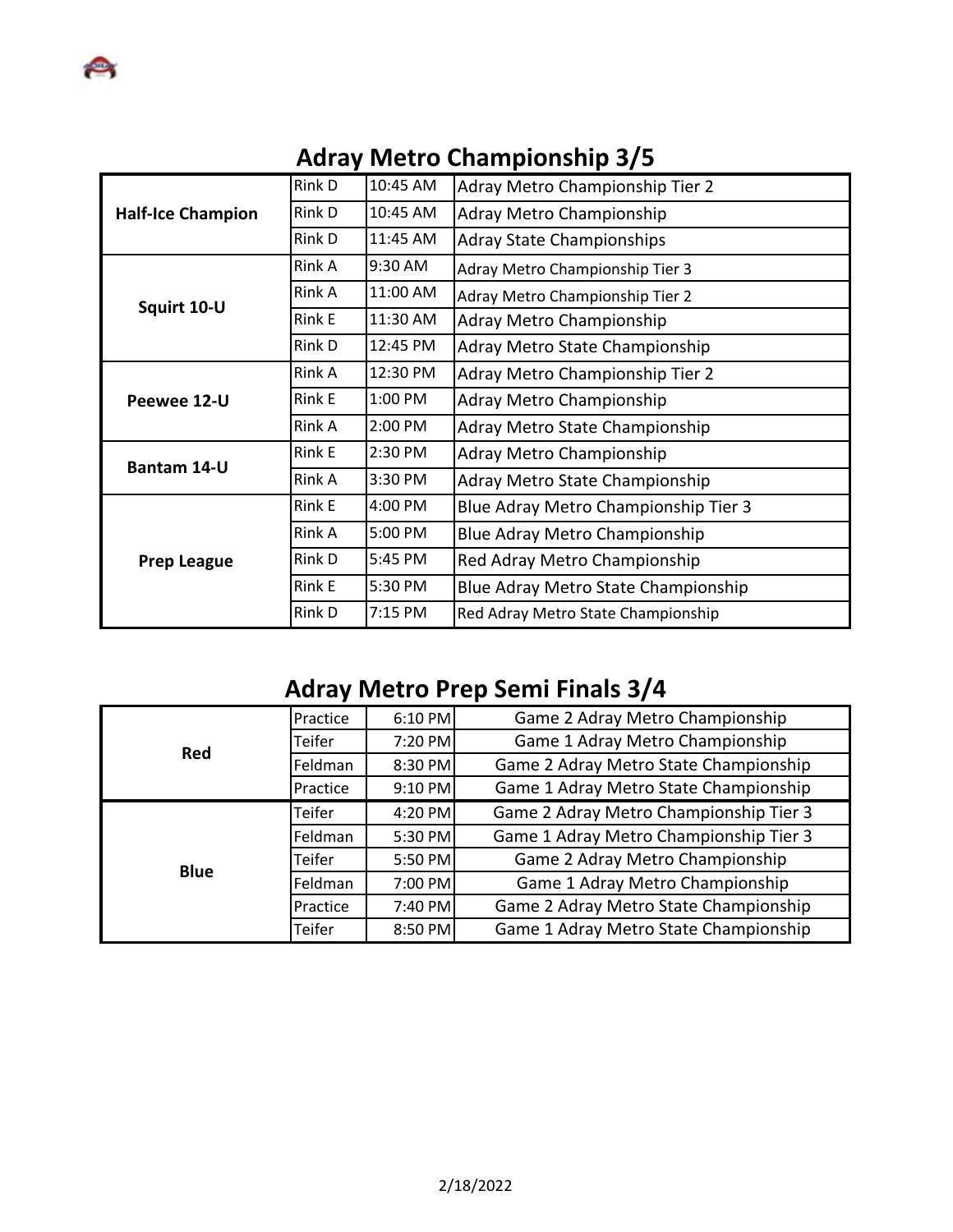# **Prep Red Adray Metro Championship's 2021-2022 Big Boy Arena Semi Finals 3/4/2022 Trenton Kennedy Ice Arena 3/5/2022**

## **Adray Metro State Championship**

| 1st in Division       | (H)      | $7:15$ PM<br>3/5/2022           | (H)      | 2nd in Division        |
|-----------------------|----------|---------------------------------|----------|------------------------|
|                       | 9:10 PM  |                                 | 8:30 PM  |                        |
| (H) 4th Div./5th Div. | 3/4/2022 | (H) Highest Seat                | 3/4/2022 | 3rd in Division        |
|                       |          | <b>Adray Metro Championship</b> |          |                        |
| 6th in Division       | (H)      |                                 | (H)      | 7th in Division        |
|                       |          | 5:45 PM<br>3/5/2022             |          |                        |
|                       | 7:20 PM  |                                 | 6:10 PM  |                        |
| (H) 9th Div./10th Div | 3/4/2022 | (H) Highest Seat                | 3/4/2022 | (H) 8th Div./11th Div. |

## **Semi Final**

The Semi final through the Championship games will be played using the Championship Tie Breaker System.

### **Away Team Semi-Quarter Final Games**

This team is responsible for the cost of the officials for that game.

### **Championship/Semi Final Tie Breaker System**

#### **Tie Procedure:**

• (4) players (5) Minute sudden death overtime period will be played provided there is more than (8) minutes left on the curfew clock. The teams will not change ends.

• A Shootout consisting of (5) players from each team alternately taking penalty shots. A coin toss will determine which team will shoot first. If after (5) players from both teams have completed the procedure, the tie has not been broken. The process will continue in a sudden death mode with one shooter from each team other than those that have already participated until the ice time runs out. Each team will be given an opportunity to shoot in each of the sudden death rounds.

A coin toss